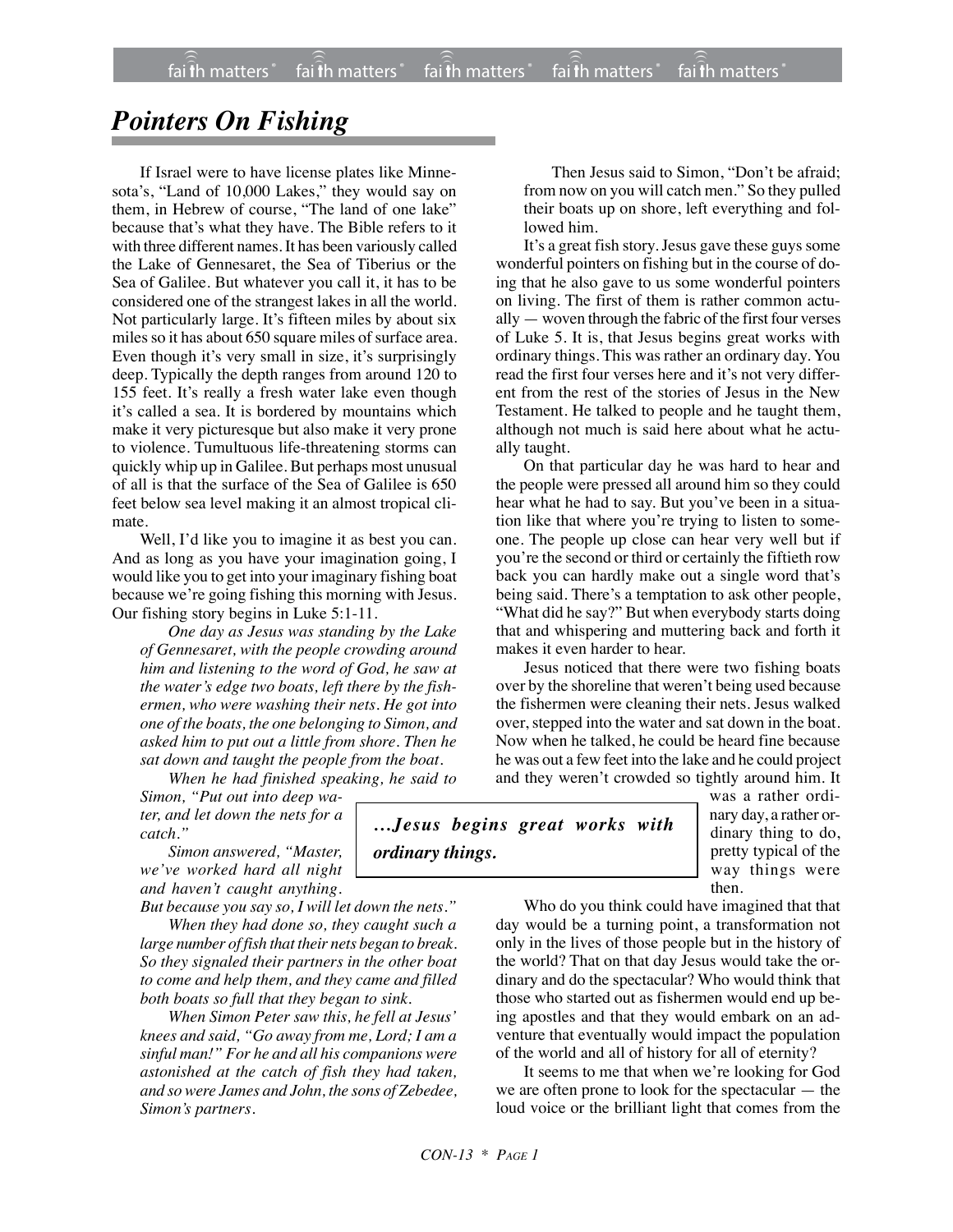sky. And yet it is far more typical of God to work in the ordinary things of life — the simple days, the everyday occurrences. It's on a Sunday morning that otherwise probably wouldn't be distinguished from any other, or it's Monday going to school on the bus, or it's Tuesday coming home from work, or it's Wednesday at an ordinary appointment that's been scheduled for a long time. And there in the midst of the ordinary circumstances of life, God intervenes and does something that makes a huge difference. For he is the God not only of the spectacular but far more often the God who does his great works through ordinary things.

Jesus offers a second pointer on living in verse five where there's an example of circumstances seeming all wrong for what Jesus asked them to do. It was a most unlikely time for Jesus to ask what he asked. When he finished his teaching he asked them to push out farther into the lake, row into the deep water and cast out their nets. But Simon, also called Peter, knew it was a bad idea. In those days and still today, most all of the fishing that's done on Galilee is done at nighttime. Professional fishermen don't fish during daylight hours and it was morning.

Not only that, but they had already tried it and it didn't work. An experienced fishermen will tell you that when they're not biting, they're not biting. If they're not biting anywhere in the lake, going back an hour later isn't going to make them bite. They hadn't caught a minnow all night and it would be a futile effort.

Besides Peter and his partners (they were professional fishermen in business together) had grown up fishing and they were good at it. They knew fish. Jesus was a carpenter. He knew wood. What did he have to say to them? It was a waste of time.

Besides, they were tired. They had been up all night long. They had worked hard. And when you really try to do something that doesn't come together the way you want it to, often it's not just the physical exertion but it's the emotional drain that gets you down. In a situation like that you're not at your best. Someone might fall overboard. Or if a storm were to suddenly come across the horizon and to catch them far from shore, they wouldn't be at their sharpest and be able to deal with the dilemma. Even if they didn't say it, they must have thought, "Bad timing, Jesus, bad timing for this."

But they didn't know that Jesus does some of his best miracles at the most unlikely times. Jesus chooses to overrule circumstances or to work through them rather than conform to them. It's a lesson for us to learn. We are so prone to want all the circumstances to fall into place, for the timing to be exactly right. We want everything in life to come together so now is the right time for the right thing to happen that God wants to do.

Unfortunately, that's not the way God usually operates. God doesn't wait for good circumstances. Often he prefers the bad circumstances, the most unlikely of times. And so he speaks his word, he reaches out and he touches our lives when we are far too busy for his word or for his touch. We're far too consumed with everything else. We think we know better than he knows what ought be done and how it ought be done.

Ah, but let us never tell Jesus that this isn't a very good time. The truth is that anytime he chooses is the best time and "hang" the circumstances. Jesus is the Christ of every circumstance and he may be ready to do his greatest work at our least convenient time.

Verse five has another pointer on living. Simon's answer to Jesus' request has to be one of the best lines in the Bible. He said, "Master, we've worked hard all night and haven't caught anything. But because you say so, I will let down the nets."

My first car was a 1941 Plymouth Coupe that cost fifty-five dollars because the brakes didn't work. So it would go, it just wouldn't stop. I was 14 years old and now from the vantage point of my age and experience I can't believe my parents let me do that. I talked to somebody about what to do to fix the brakes and this guy loaned me a manual to study. I borrowed a wheel puller to pull the brake drums and disconnected the lines and took out the shoes and the pistons. I hammered out the stuck pistons from the wheel cylinders and rebuilt everything until to my amazement and I think everyone else's the brakes worked. But then it wouldn't start. So I turned to another part of the book and started working on the engine. I put in new points and new spark plug wires, I did everything I could — jump starting, booster cables — it would turn over but it just wouldn't start!

Then one day when I'd just about given up, my father walked into the garage and looked under the hood and said, "Why don't you try connecting the ground wire to the distributor." Like most teenagers I assumed my father knew nothing about cars. I was surprised he could even drive one. I'm sure I thought to myself, "Dad, it's just not that simple. Besides, I've read the book." I knew he was wrong and frankly I just didn't feel like even bothering. But out of respect for my father, I did what he asked me to do. And the car started.

It was like Peter. "Jesus, because of what you say I will let down the nets." For most of us if we only did what we feel like doing in life, we would never do anything of value. Often we must make a choice between what we feel like doing and what we should do. Often we need to make that key decision.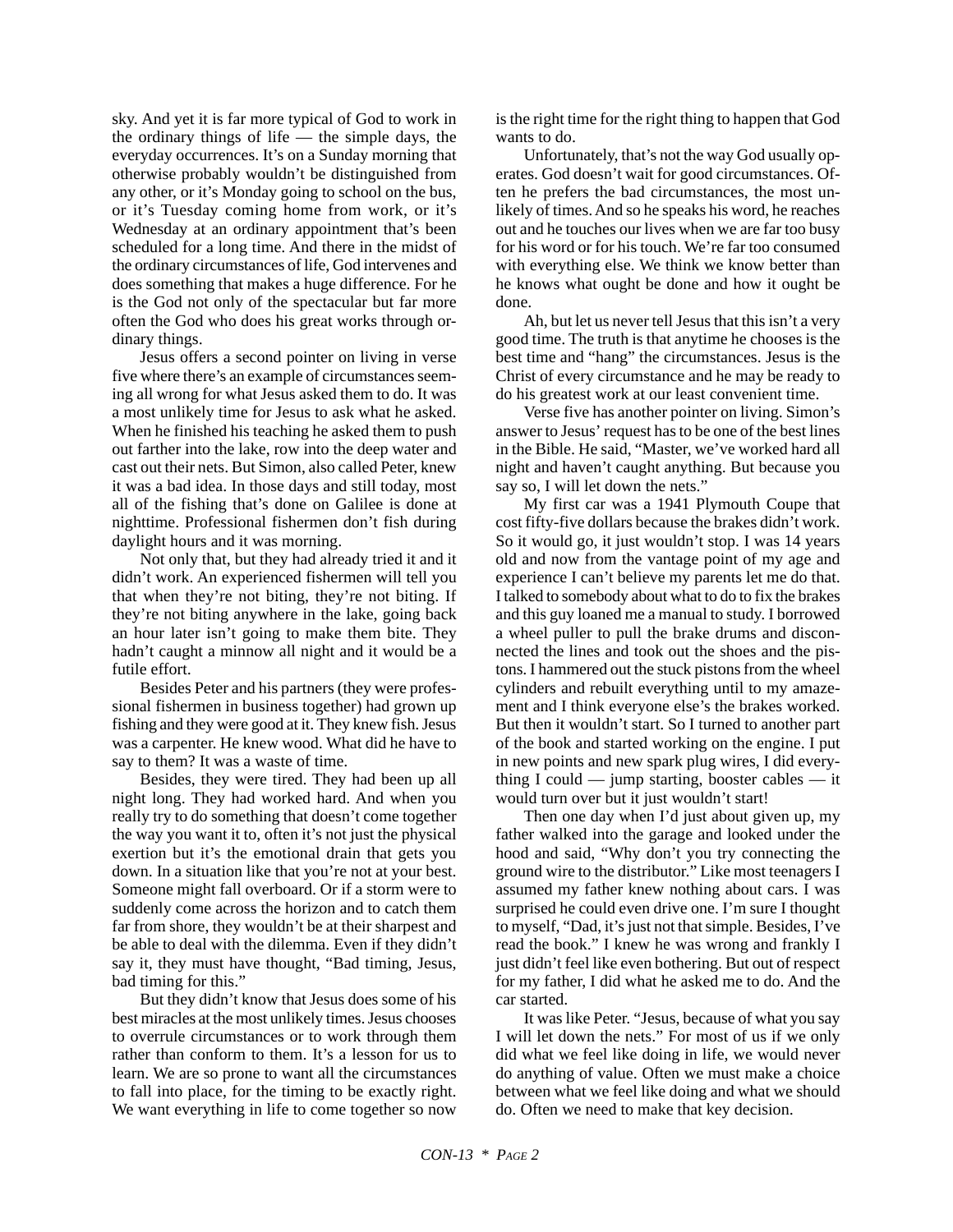The Minneapolis Star Tribune ran an araticle on March14, 1992, about Albert Einstein. The article told some interesting things about him, his theory of relativity, his fame and some of his idiosyncrasies. One of his hobbies was playing the violin. In fact, it was what he liked to do best. He often practiced for hours everyday. What he really wanted to be was a concert violinist. He just wasn't quite as good at that as he was at physics and at math. But Einstein was smart enough to make the choice to do what he should do instead of what he felt like doing. The article said that there may have never been nor will ever be a mathematician or a physicist as bright as he. He was able to figure out the theory of relativity in his mind because he did what he should do rather than what he felt like doing.

It's another Jesus lesson for us to learn and to live. The key choices of life are often between what we feel like doing and doing what should be done. That leads us to a fourth pointer for living that Jesus gives in verses 4 through 7. It's the lesson that obedience brings results.

Jesus spoke this word and these fishermen obeyed. The results were abnormally abundant. "When they had done so, they caught such a large number of fish that their nets began to break. So they signaled their partners in the other boat to come and help them, and they came and filled both boats so full that they began to sink."

You know what a big catch means for fishermen. It means prosperity, it means success, it means money. That was their livelihood. It was like a huge unexpected profit for someone in business. Or it would be like making it to the championship game for some-

one who is a professional athlete. Or it would be like a politician who wins the election or an author who is makes the best seller list.

Here the lesson is simple.

Obedience to Jesus brings results. Not always these results but always good results. And you know, those who don't obey will never know. And those who do obey are never sorry with the results that Jesus gives. In some ways it's hard to understand why we are so reluctant to obey Jesus when he has such a fantastic track record.

If you had a financial adviser who was always right and every investment you made with her always ended up paying off big, with that kind of track record wouldn't you expect that the next prediction probably would be a good one? What Jesus asks of us always brings good results. You would think we would learn from that. That we would quit trying to get our own results through disobedience and go for his results through doing what he asks.

Which brings us to a fifth pointer on living in verses 8 through 10. Peter found that realizing who Jesus is makes us recognize what we are. "When Simon Peter saw this, he fell at Jesus' knees and said, 'Go away from me, Lord; I'm a sinful man.'" He and his friends were astonished at the catch of fish that they had taken. They had never seen anything like it in all of their lives. Peter and the others were awestruck not just by the number of fish but by the realization of who Jesus was. This Jesus knew things that they didn't know and never would know. He had powers that were far beyond Peter's comprehension. This Jesus was God and in his presence Peter was scared.

At first glance, we think it's rather strange that in the aftermath of a miracle someone would say to Jesus, "Go away from me, I'm a sinful man." But we all tend to think we're okay, some of us think we're pretty great, until we stand next to someone who is far greater. It is then that we recognize that we are not quite what we thought ourselves to be.

Some years ago, maybe 14 or 15 years, I was invited by a Wooddaler to play racquetball at a private racquetball club in St. Paul. This wasn't just a healthclub that had racquetball courts. This place was for serious racquetball players and I think this guy was rated number one on the ladder in that club. When I got there I was questioning my judgment on being there and he made me an offer. He said, Leith why don't we play to 21 and I'll spot you 18 points. He also said, if you can't return my serve I'll take it over and won't count that as a score. I told him that wouldn't be necessary. Well, it wasn't a very long game. When it was over, I was soaked with sweat. I

> was so exhausted I was ready to collapse on the floor. He was not sweating. He was not the least bit out of breath and he won 21 to 18. After that

game I didn't ever want to see him again for the rest of my life. And it wasn't just that he was so good, but I realized how bad I was.

I think that's a little of the way Peter felt that day. He was astonished, he was awestruck at Jesus and what he could do and who he was. He not only realized how good Jesus was, but how bad Peter was.

Frankly, that's part of becoming a Christian. Becoming a Christian is seeing Jesus as he is. That he is God. And that he is good, brilliant, righteous, powerful and wise, that he is perfect. And when we see him as he is, we see ourselves as we are. Up against him we see our sin, our stupidity, our weakness and our wickedness. For many of us the first response is to say to Jesus, "Get out of here, get away from me,"

*ourselves as we are.*

*…when we see him as he is, we see*